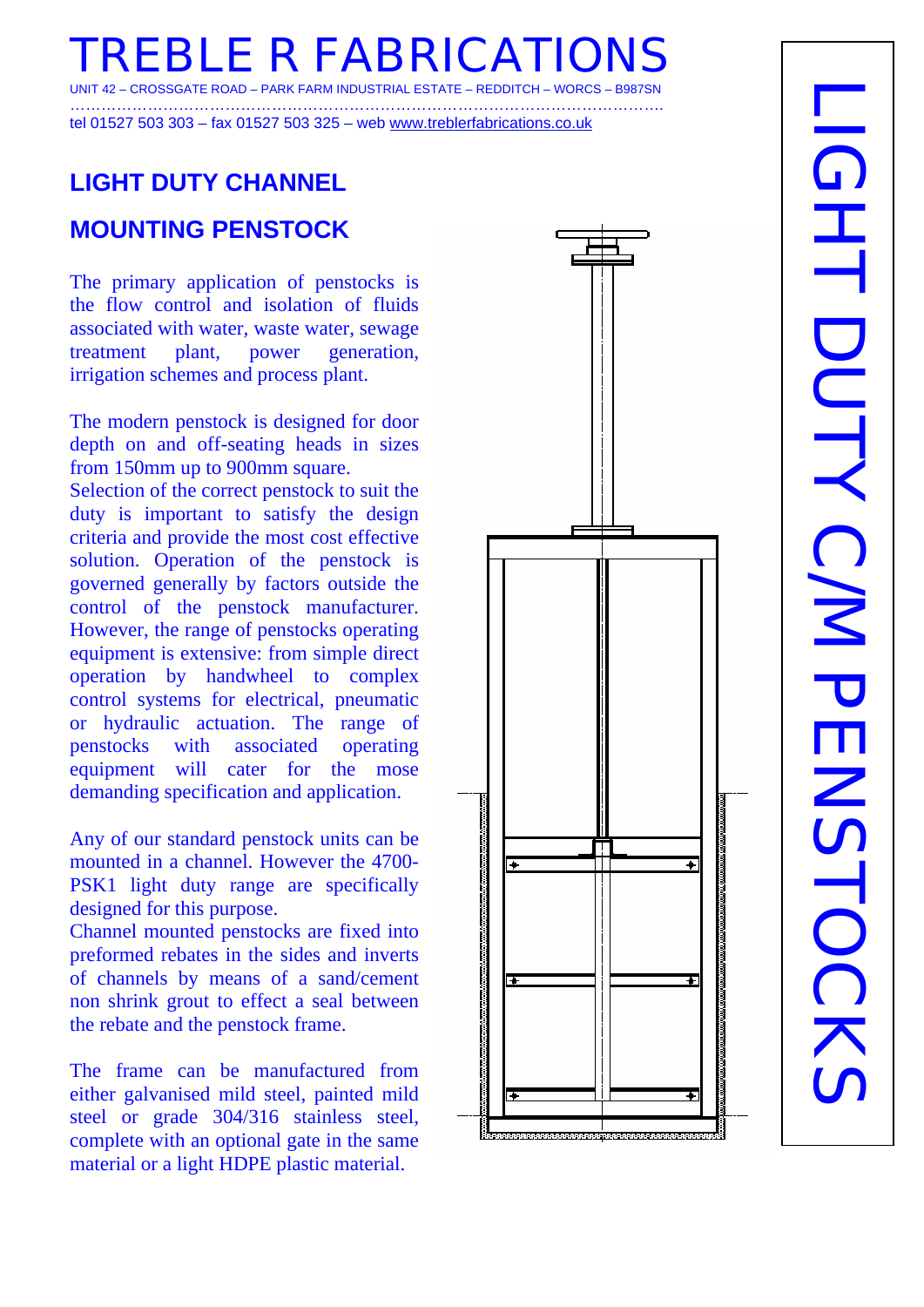## **Channel Mounting Penstocks Light Duty Range**

| <b>Operating Duty</b>  |                            |
|------------------------|----------------------------|
| Application:           | Flow control and isolation |
| Type of Mounting:      | Side and invert rebates    |
| Type of Media:         | Water and Sewage           |
| <b>Operating Head:</b> | Up to top of door          |
| Direction of Flow:     | On $&$ off-seat            |

| <b>Options</b>     |                                 |
|--------------------|---------------------------------|
| Mounting:          | Side wall mounted in channel    |
| <b>Stem Types:</b> | Rising and non-rising           |
| Size Range:        | Any size from 150mm to 900mm    |
|                    | in square or rectangular format |

### **Applicable Standards**

BS 7775: 1995, Specification for general purpose penstocks

### **Construction Materials**

|                         |                    | DESCRIPTION MATERIAL            |
|-------------------------|--------------------|---------------------------------|
|                         | Frame              | Mild Steel, BS 4360 Gr 43A      |
|                         |                    | Stainless Steel, BS 970 Gr 304  |
|                         |                    | Stainless Steel, BS 970 Gr 316  |
| $\overline{2}$          | Door               | <b>HMWP</b> with reinforcement  |
|                         |                    | Mild Steel, BS 4360 Gr 43A      |
|                         |                    | Stainless Steel, BS 970 Gr 304  |
|                         |                    | Stainless Steel, BS 970 Gr 316  |
| 3                       | Side Seals         | Low Friction Polyolefin         |
| 4                       | <b>Invert Seal</b> | Neoprene                        |
| $\overline{\mathbf{5}}$ | Stem               | Stainless Steel, BS 970 Gr 303  |
|                         |                    | Stainless Steel, BS 970 Gr 304  |
|                         |                    | Stainless Steel, BS 970 Gr 316  |
| 6                       | <b>Fasteners</b>   | Stainless Steel, BS 6105, Gr A4 |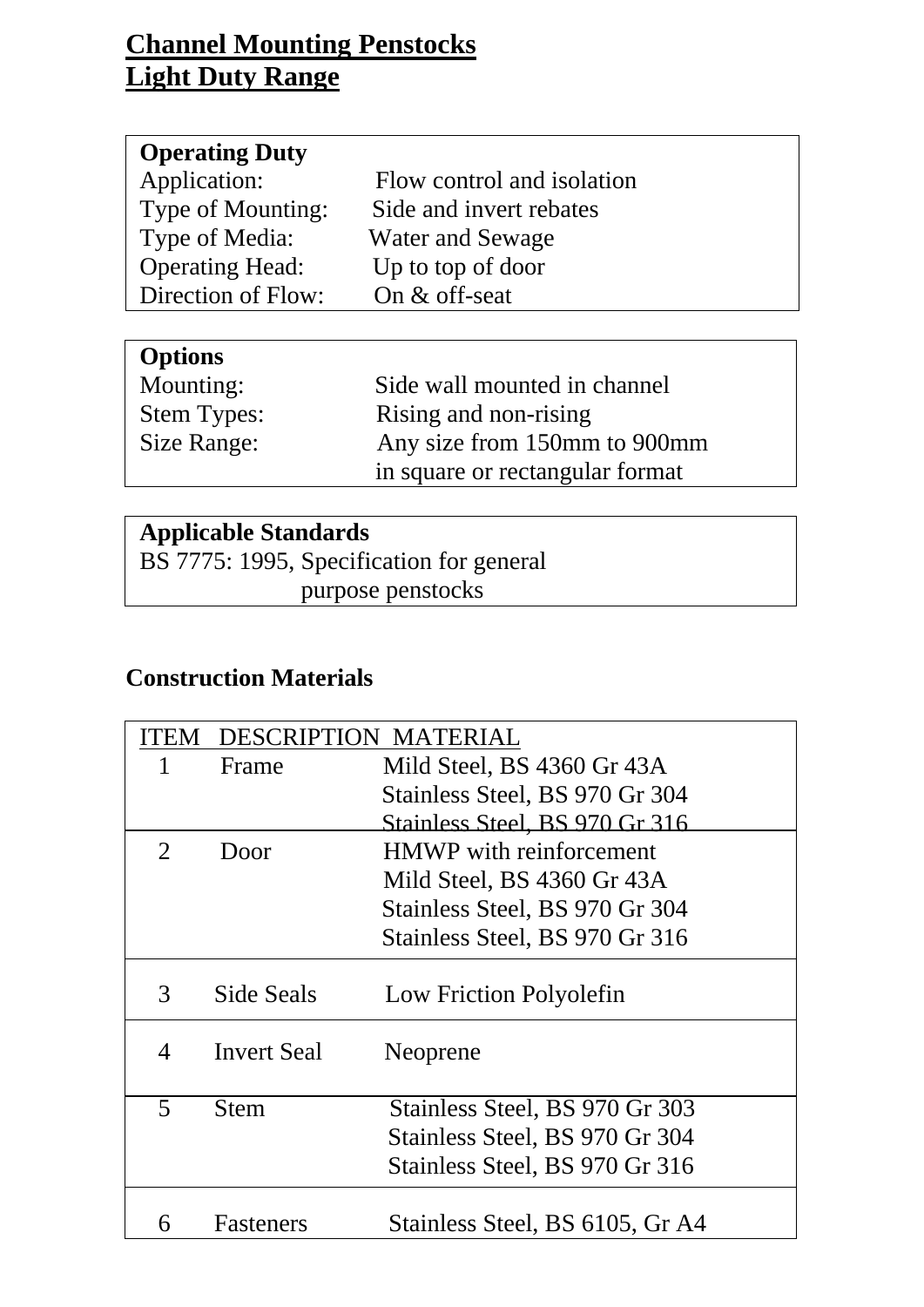## **Light Duty Range Channel Mounting Penstocks**

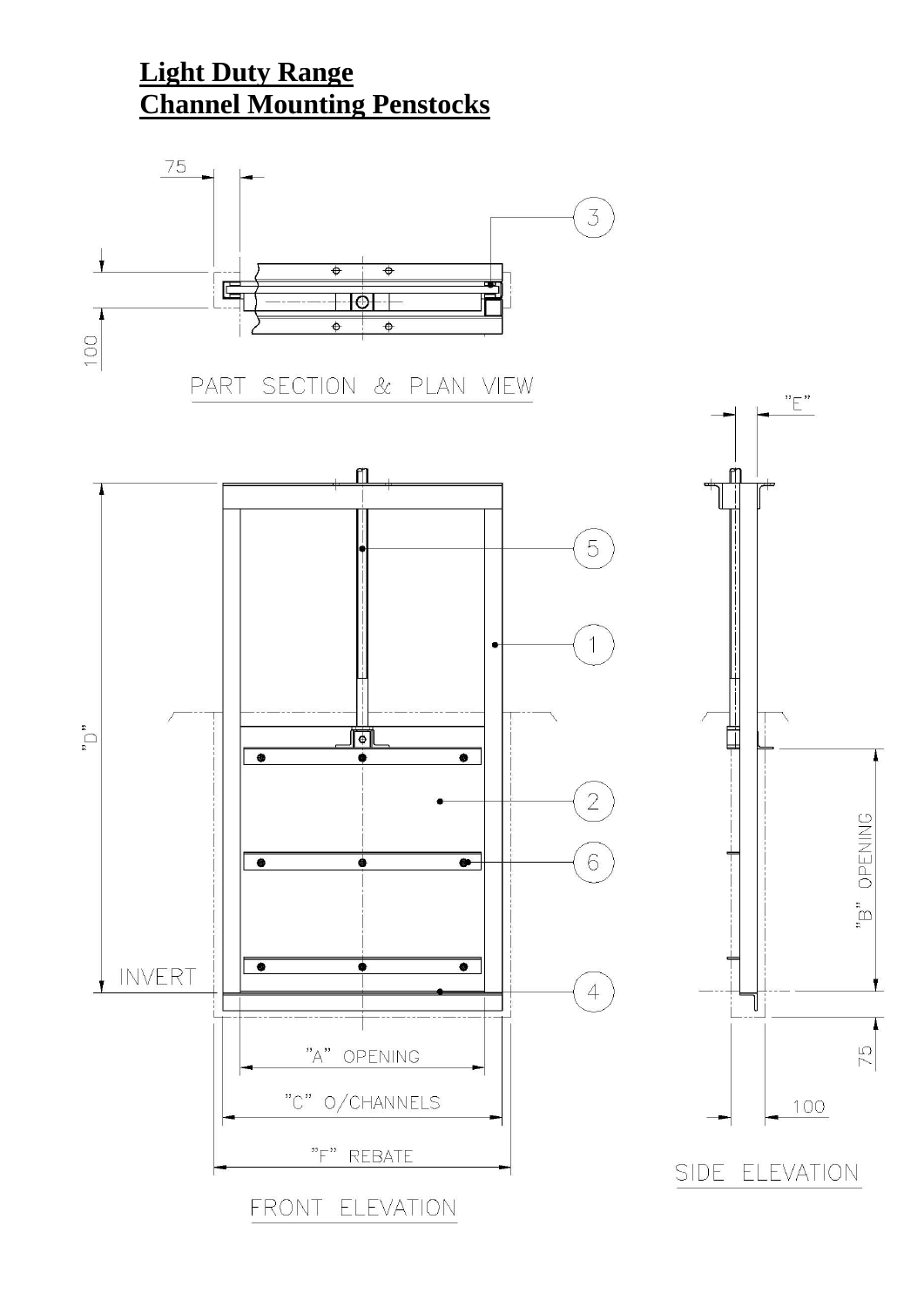# **Channel Mounting Penstocks Light Duty Range**

| <b>RANGE</b> | <b>LIGHT</b>         |
|--------------|----------------------|
| $\mathbf{A}$ | <b>Opening Width</b> |
| B            | <b>Opening Depth</b> |
| $\mathbf C$  | $A + 100$            |
| D            | $2B + 60$            |
| E            | 60                   |
| F            | $A + 150$            |